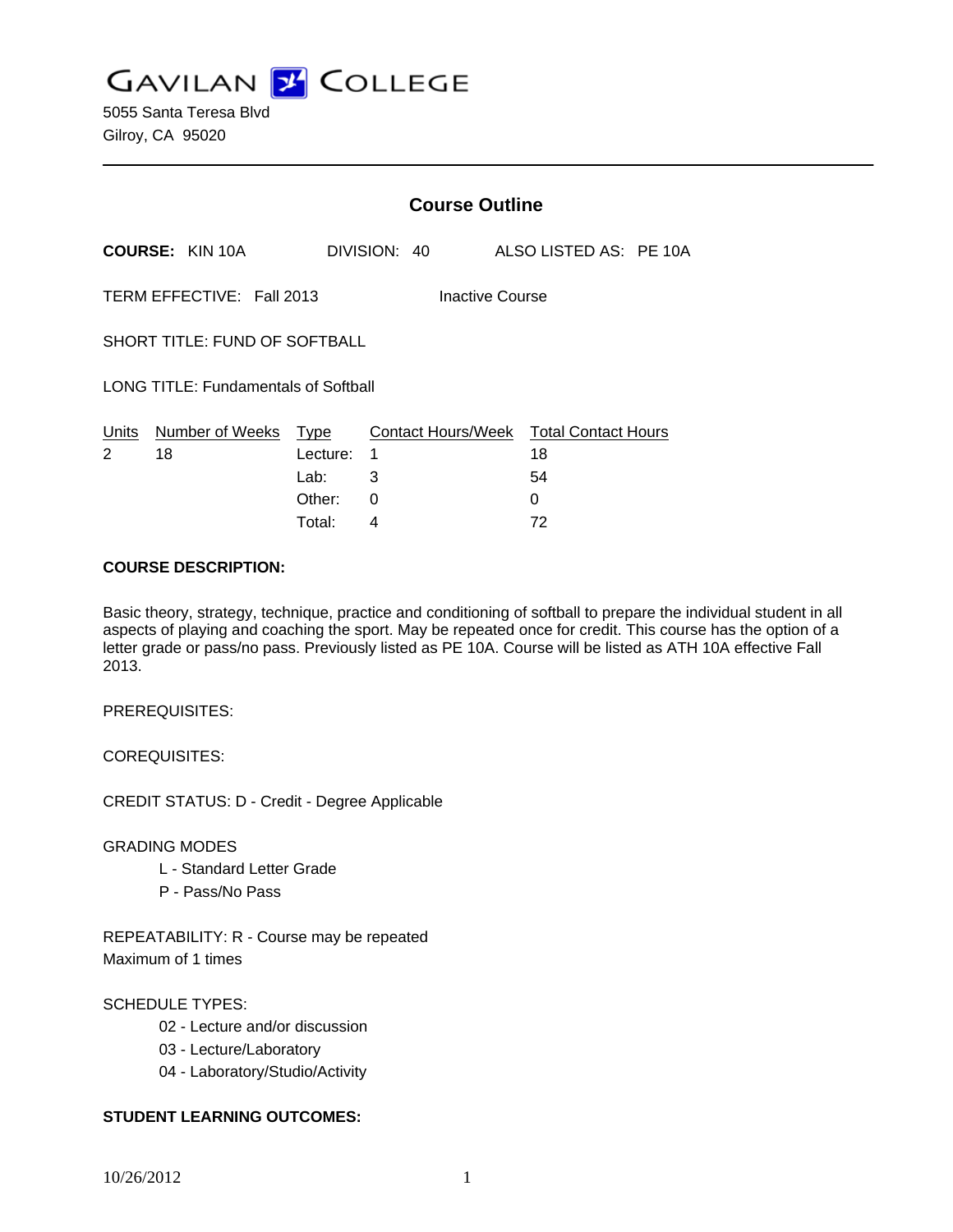1. The student will demonstrate the basic fundamentals involved in throwing, catching, fielding, hitting, and bunting.

ILO: 7, 2 Measure: performance

2. The student will explain the proper mechanics involved in pitching, catching, base running, and sliding.

ILO: 7, 1, 2, 4

Measure: oral report, role playing, demonstration, written exam

3. The student will recognize various offensive and defensive situations common to softball and react accordingly.

ILO: 7, 2

Measure: demonstration, exam

## **CONTENT, STUDENT PERFORMANCE OBJECTIVES, OUT-OF-CLASS ASSIGNMENTS**

Inactive Course: 09/24/2012

8 Hours

Introduction. Discussion of course syllabus and grading procedures. Equipment needs, conditioning, and stretching for softball. Throwing and catching. Essential fundamentals of throwing and catching, including stance, body and hand position, and mechanics involved in each skill. Students who repeat this class will become more proficient in these basic skills through repetition of the drills in this course.

HW: An out of class assignment will be watching a video of a professional game and writing a description of the throwing and catching skills shown.

SPO: Students will demonstrate the proper methods of stretching and conditioning for softball. They will demonstrate and explain the basic fundamentals involved in throwing and catching.

12 Hours

Hitting. Basic hitting fundamentals including stance, proper arm, hand, and head position, and developing a smooth swing. Lecture, discussion, film, and guided practice in hitting. Bunting. Fundamental mechanics involved in the sacrifice bunt and bunting for a base hit. Students will be exposed to the skills involved in executing both types of bunts through lectures, demonstration, video, and guided practice. Students who repeat this course will become more proficient in executing the basic mechanics of hitting. They will have the opportunity to work on their drag bunting skills.

HW: Students will analyze pictures of various players' batting stances and make a list of the fundamental skills they observe in the pictures. They will break down their bunting techniques through the use of a mirror and/or video.

SPO: Students will describe and demonstrate the mechanics of hitting and bunting. They will explain the difference between a sacrifice bunt and a drag bunt.

8 Hours

Base running and sliding. Essential base running and sliding techniques. Proper mechanics and team philosophy. Base coaching. Philosophies and techniques of base coaching. Students who repeat this course will have a greater knowledge of the strategies involved in base coaching and will become more skilled at base running and sliding.

HW: Students will perform bent leg slides on a grass lawn. They will create an outline of the primary responsibilities, duties, and verbal and hand commands involved in base coaching.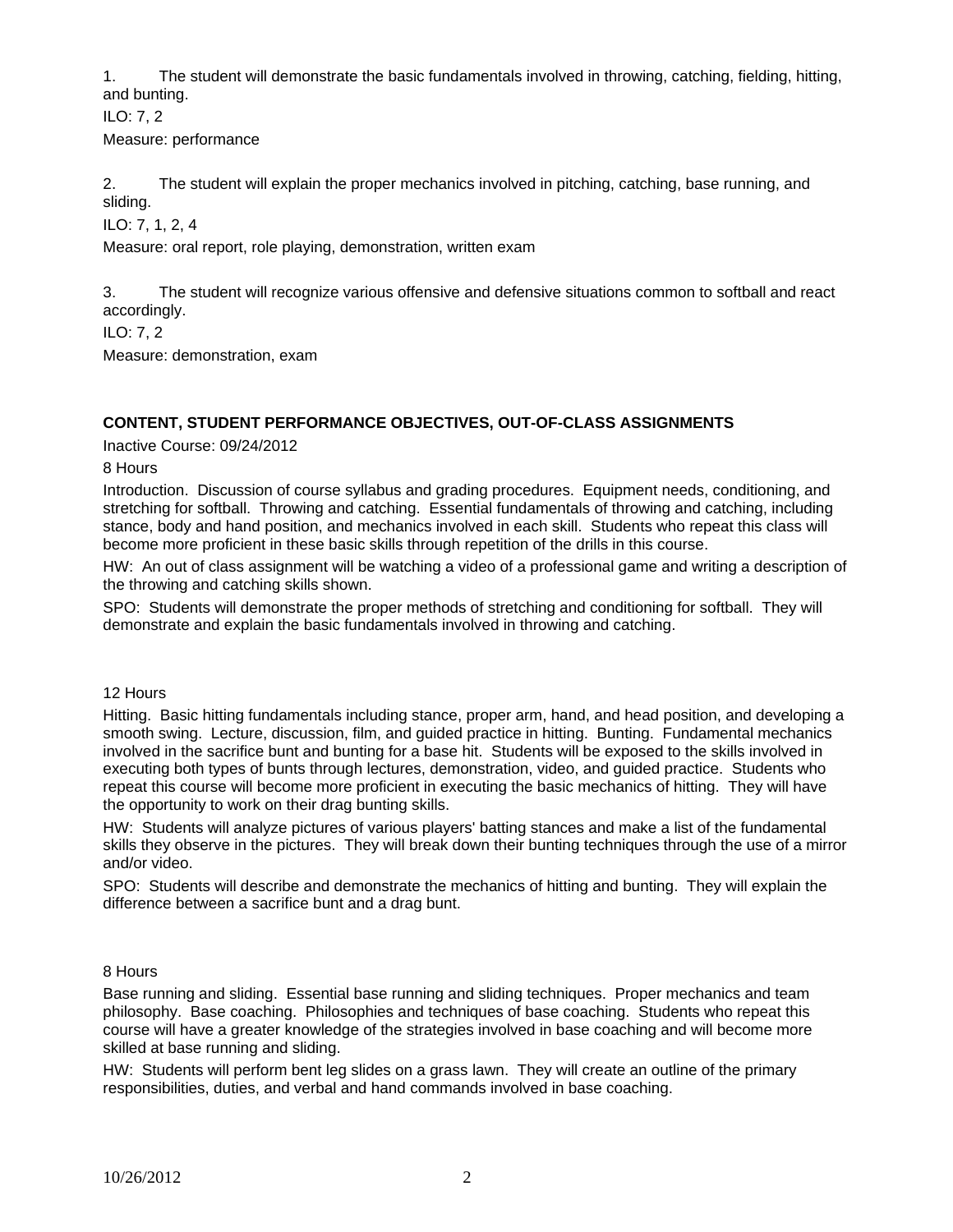SPO: Students will discuss, explain, and perform base running and sliding techniques. They will outline the responsibilities and duties of a base coach. They will execute the verbal and hand commands involved in base coaching.

## 8 Hours

Pitching. Introduction to the basic mechanics and techniques involved in pitching. Catching. Basic techniques and responsibilities of the catcher. Set-up, giving a target, blocking balls, and throwing techniques to bases. Students who repeat the class will become more proficient in demonstrating the fundamental skills of pitching and catching.

HW: Students will watch and critique videos on the fundamentals of pitching and catching. They will practice these skills outside of class time.

SPO: Students will describe and/or demonstrate the basic mechanics of pitching and the basic techniques of catching.

#### 8 Hours

Basic infield and outfield play. Fielding routine grounders and fly balls, where and when to throw, cut and relay techniques. Practical application in game situations. Special defensive situations. Defensive and offensive situations, philosophies, and strategies involved in defending the bunt, double-steal, rundowns, and pick-off plays. Practice opportunities will be provided through drills and scrimmage situations. Students who repeat the class will be provided leadership roles through peer teaching. They will become more proficient in their skills through repetition.

HW: In writing, the students will describe infield mechanics and the skills involved in moving behind and catching fly balls. They will watch a playoff game and write down how many bunts, double-steals, rundowns, and pick-off plays they observed and describe the situations.

SPO: Through drills and scrimmage situations students will demonstrate the skills required for basic infield and outfield play. They will discuss strategies involved in specific defensive situations.

#### 12 Hours

Common offensive situations. Basic offensive strategy and philosophy involving the bunt, steal, and hit and run plays. Classroom lecture, on-field instruction and drills will be utilized. Review of hitting and bunting principles. Rules of play. Lecture and discussion on the basic rules of the game. Students who repeat this class will demonstrate their knowledge by umpiring scrimmages and making the correct calls depending on the situation.

HW: Students will analyze the offensive strategy utilized during that week's scrimmage. They will read two case studies in the NCAA Softball Rules Book and write their interpretation of the ruling and in what game situations the ruling might come into play.

SPO: Students will demonstrate bunts, steals, and hit and run plays during practice and scrimmage situations. They will recognize typical bunt situations and apply the appropriate skills.

#### 12 Hours

Interclass play. Students will utilize their playing skills, base coaching, and the rules of the game through interclass play and by umpiring scrimmages. Semester review and skill evaluation.

HW: Students will write an analysis of the skills they have learned, improvements made, and the skills still needing work. They will break down and critique video of their techniques.

SPO: Students will demonstrate their playing skills and base coaching abilities through practice and scrimmage situations.

#### 2 Hours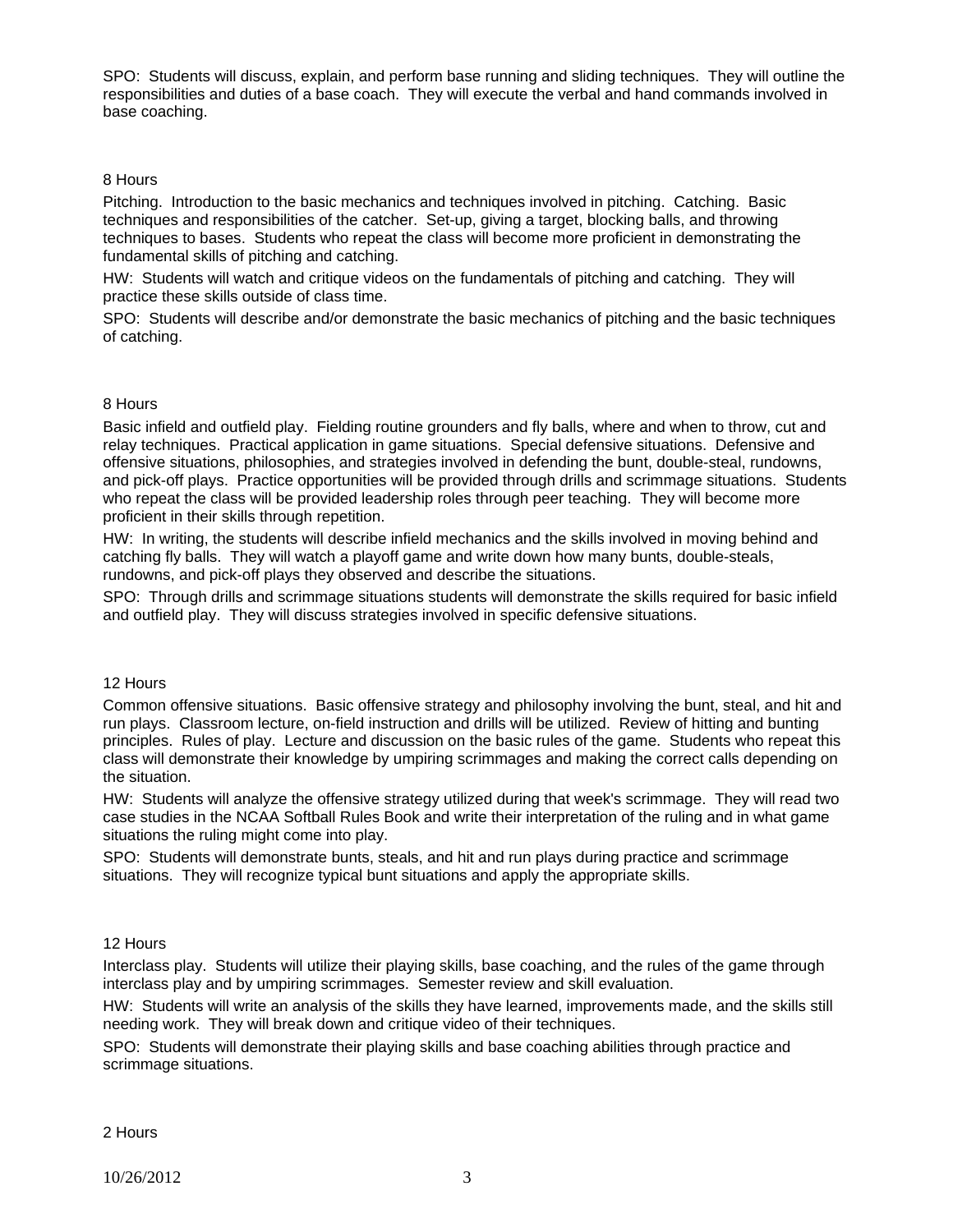Final.

# **METHODS OF INSTRUCTION:**

Lecture, demonstration, guided practice, video-analysis and interpretation, group discussions

## **METHODS OF EVALUATION:**

The types of writing assignments required: Written homework The problem-solving assignments required: None The types of skill demonstrations required: Performance exams The types of objective examinations used in the course: Multiple choice True/false Matching items Completion Other category: Requires student participation The basis for assigning students grades in the course: Writing assignments: 15% - 20% Problem-solving demonstrations: 0% - 0% Skill demonstrations: 30% - 50% Objective examinations: 15% - 20% Other methods of evaluation: 20% - 40% JUSTIFICATION:

The department is requesting a name change, from the Physical Education and Athletics Department to the Department of Kinesiology and Athletics. The reasons for this action include:

1) A desire to follow suit with the 4-year colleges and universities.

2) A trend in the field. Community colleges are moving in this

direction with Cabrillo College already taking this action. Others such as Sacramento City College, Mission College, and Diablo Valley College are also in the process of changing their name as well. Gavilan College can be a leader in this trend.

3) This more closely describes what our profession is about.

"Kinesiology is the academic discipline concerned with the art and science of human movement."

4) The state academic senate has proposed that Kinesiology and Exercise Science majors be added to the Disciplines List so they have recognized the move in this direction.

5) Over recent years, there have been discussions within the State regarding the need to streamline Physical Education as a discipline. This would help with the negative connotation that is often identified with this discipline. Gavilan College has worked hard to modify our programs to meet State requirements for our major. The name change would be another step in the right direction.